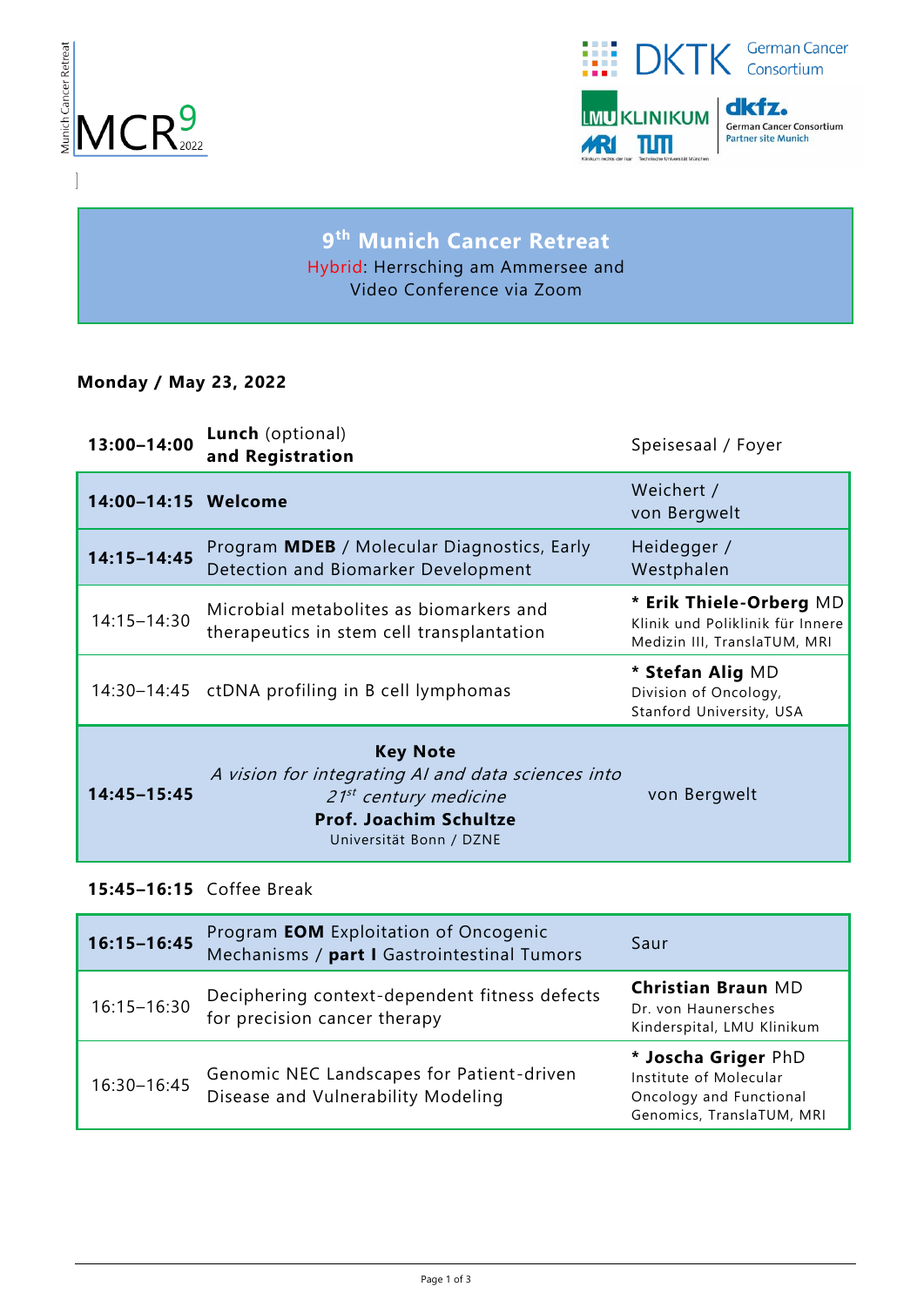|                 | 16:45-17:00 Networking AI Talk                                                                          | Klauschen                                                                                                                              |
|-----------------|---------------------------------------------------------------------------------------------------------|----------------------------------------------------------------------------------------------------------------------------------------|
| 16:45-17:00     | Cancer AI for novel therapeutic and diagnostic<br>approaches                                            | <b>Carsten Marr PhD</b><br>Institute of AI for Health,<br>Helmholtz Munich                                                             |
|                 | 17:00-18:00 Cancer Core Structures in Munich                                                            | Algül /<br>Klauschen                                                                                                                   |
| $17:00 - 17:15$ | SoO<br><b>DKTK School of Oncology</b>                                                                   | Sophie Dobiasch MD<br>Klinik und Poliklinik für Radio-<br>Onkologie und Strahlenthera-<br>pie, MRI                                     |
| $17:15 - 17:30$ | <b>BZKF</b><br>Bayerisches Zentrum für Krebsforschung                                                   | Prof Claus Belka MD<br>Klinik und Poliklinik für<br>Strahlentherapie und<br>Radioonkologie, LMU Klinikum                               |
| 17:30-18:00     | Vision for Munich - Changes and Challenges in<br>Oncology<br>CCCM - Comprehensive Cancer Center München | Prof Alexander M. M.<br><b>Eggermont MD PhD</b><br>Clinical & Translational Immu-<br>notherapy, UMCU Utrecht<br>University, Board CCCM |
| 18:00           | Dinner                                                                                                  | Speisesaal / Terrasse                                                                                                                  |
| 19:30           | Walk at the lake Ammersee to                                                                            | Biergarten<br>Seehof Herrsching                                                                                                        |